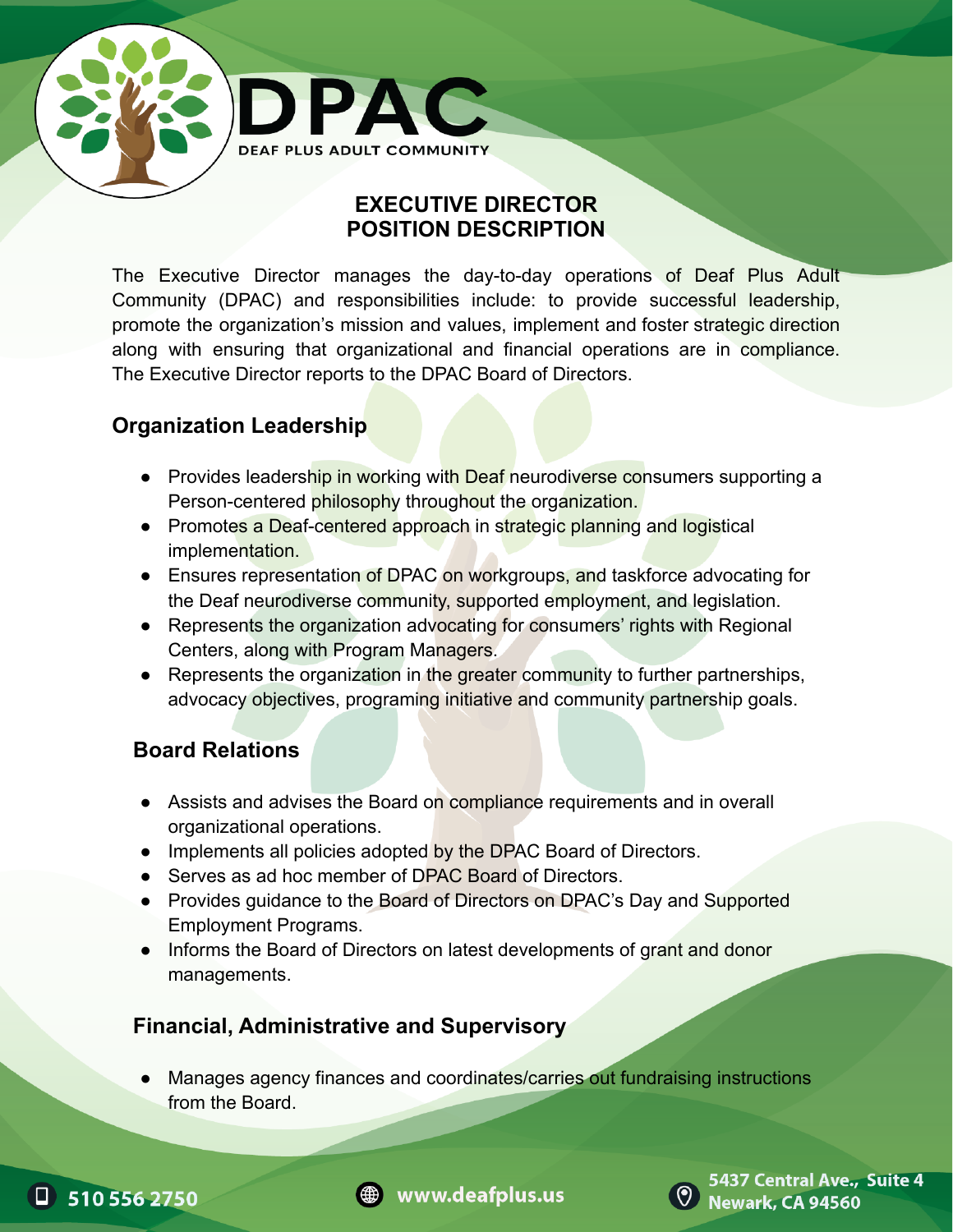- Produces monthly and annual Financial Reports and participates in yearly multiple audits, ensures the organization remains in compliance.
- Develops and implements administrative plans and procedures defining lines of responsibility, staffing and supervision of the agency and programs.
- Collaborates with HR ensuring DPAC promotes an inclusive work environment and remains committed to addressing any employee issues.
- Implements licensing requests, vendorization for new programs.
- Oversee and manage grants and donor programs.
- In collaboration with other DPAC personnel recruits, screens, interviews, orients, trains leadership staff.
- Conducts performance evaluations for Program Managers and Lead Instructors; collaborates in evaluations and/or disciplinary actions of other staff as needed.
- Ensures any service design changes are approved by Regional Center and maintained at DPAC Administrative offices.
- Ensures annual DPAC licensing inspections are in compliance with the Community Care Licensing Division.
- Secures Purchase of Service Authorizations (POS) from regional centers and authorizations from the Dept. of Rehabilitation and any other payer. Assures participant records and documentation are current and accessible; prepares Quality Assurance protocols for staff and reviews participant records to ensure quality programming.
- Ensures annual DPAC licensing inspections are in compliance with the Community Care Licensing Division.
- Participates in all COVID meetings locally and statewide to ensure the program abides by the Department of Public Health and licensing requirements (as applicable)

# **Programs and Employee Oversight**

- Recruits and trains administrative, consultant and leadership staff for DPAC programs and services. Ensures collaboration among provider leadership to ensure a rich, consistent, cohesive approach with individual participants.
- Oversees the coordination of services for all participants (e.g. staff schedules, Individual Service Plans, and Individual Program Plans, etc.)
- Oversees the maintenance of consumer records (to include assessments, quarterly reports, discharge summaries, etc.) to document the delivery of services to participants in compliance with their Individual Service Plan (ISP)
- Conducts outreach to identify new participants (including presentations at regional centers, city events, businesses, local schools, consumer organizations).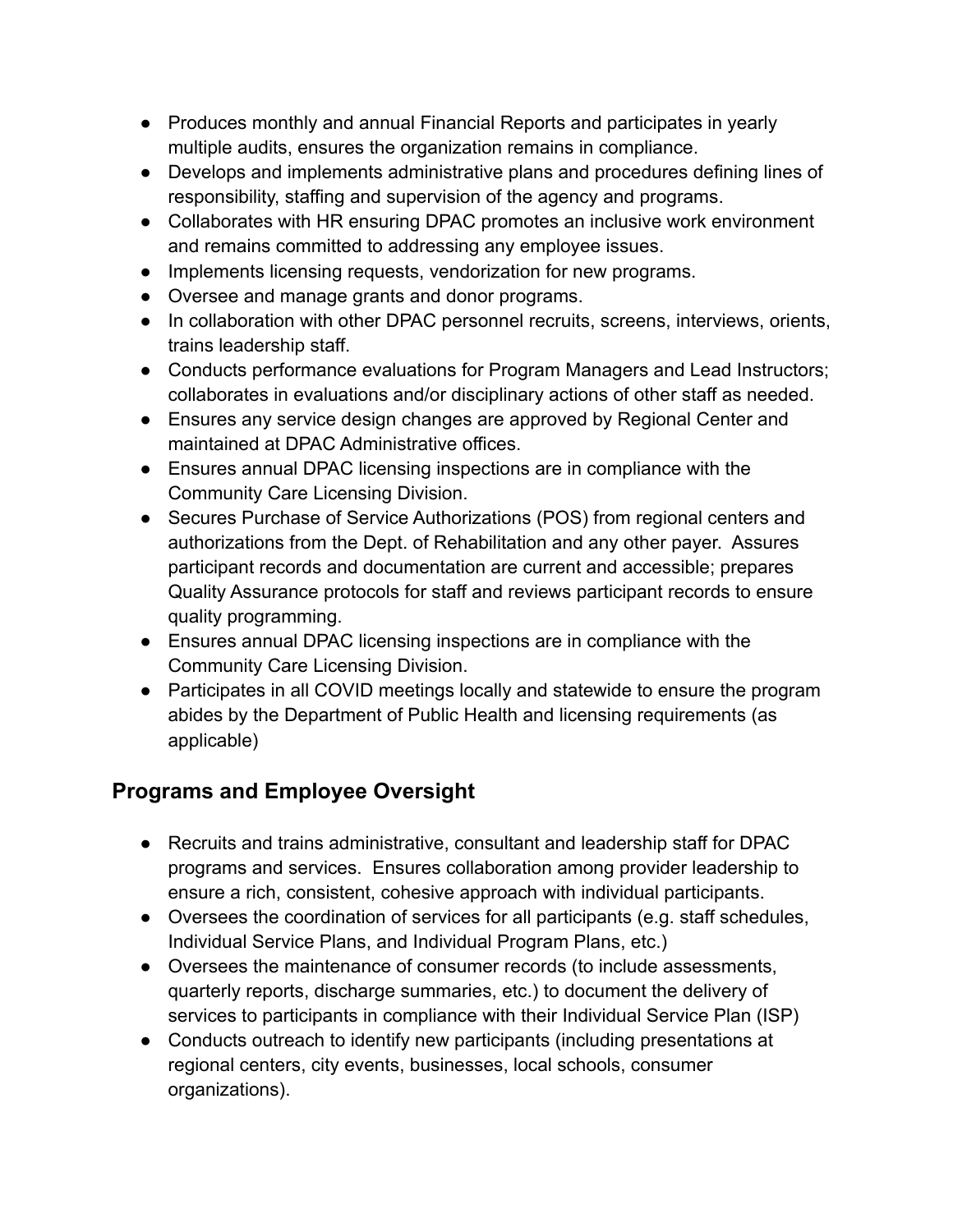- Is available to work directly with consumers if there's an emergency on-site and/or staff need assistance.
- Participates in consumer annual meetings (ISP) and interdisciplinary (ID) team meetings as necessary.

#### **Values**

- Promotes an inclusive Person-centered approach for Deaf-Plus consumers with consultants and leadership staff.
- Ensures participant rights are respected and enforced; oversees the reporting of suspected adult dependent abuse; special incident reports; monitors participant grievances and refers them to the Board President and Regional Center Case Manager and Client's Rights Advocate as appropriate.
- Maintains a Person-centered approach towards Neurodiversity consumers.
- Respects the cultural and ethnic values of each participant including family ties and cultural traditions.
- Ensures deaf-centered perspective is fostered throughout the organization from neurodiverse consumers to families and Service Providers including Circles of Support members.
- Ensures participant rights are respected and enforced; oversees the reporting of suspected adult dependent abuse; special incident reports; monitors participant grievances and refers them to the Board President and Regional Center Case Manager and Client's Rights Advocate as appropriate.

### **Minimum Qualifications**

- Possesses positive energy, professionalism, compassion and integrity.
- Possesses at least a bachelor's degree.
- Three years of prior experience working with the Deaf population in human services, special education or related fields.
- Two years of prior experience in supervisory and administrative management.
- Fluent in American Sign Language and immersed with Deaf culture.
- Demonstrates excellent written communication skills.
- Possesses the ability to work effectively on a multi-disciplinary interagency team, cooperatively with diverse external collaborators (parents, Regional Center staff, generic community based programs, Department of Public Health, and others)
- Demonstrates knowledge of the Regional Center system, the Lanterman Act and the emotional, social, familial, cognitive, training and person support needs of participants.
- Evidence of good leadership, empathy and team building skills.